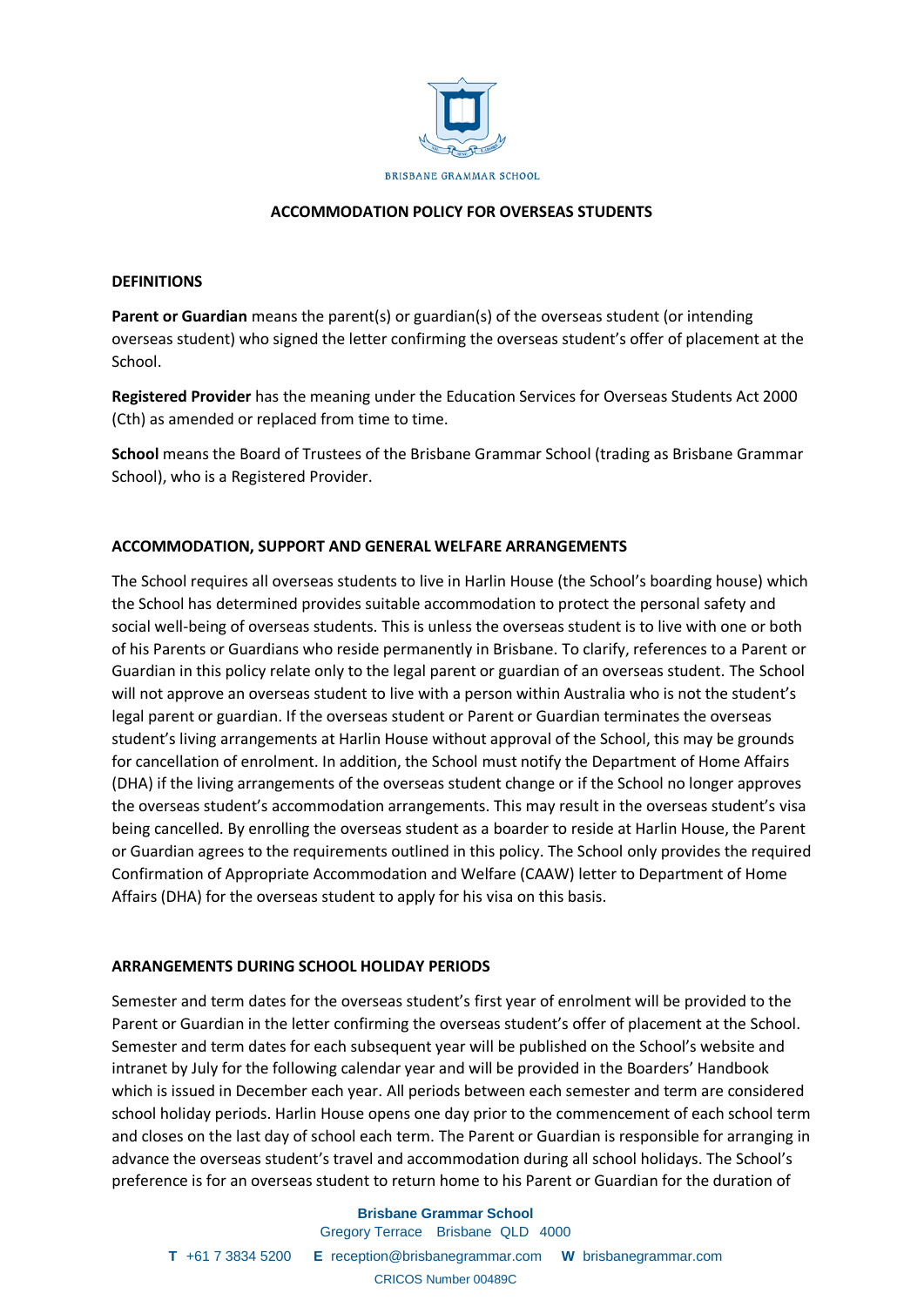

the school holidays. The Parent or Guardian must notify the School in writing of the arrangements made for the overseas student for each school holiday period by completing, signing and submitting in advance an Overseas Boarding Student's Vacation Leave Form and any requested supporting documentation for each requested period of holiday leave. If the overseas student will not be returning home to the Parent or Guardian for the holiday, the Parent or Guardian must obtain the School's approval to the arrangement proposed by the Parent or Guardian prior to the commencement of the holiday period, as detailed below.

## **REQUESTS FOR WEEKEND LEAVE**

For an overseas student to have a period of absence from Harlin House over a weekend during a term, the Parent or Guardian must first seek approval for the absence from the School. The Parent or Guardian will be responsible for making the proposed arrangements for the weekend leave. The Parent or Guardian must notify the School in writing of the proposed arrangements made for the overseas student by completing, signing and submitting in advance an Overseas Boarding Students ‐ Weekend Leave Form and any requested supporting documentation for each requested period of weekend leave. The Parent or Guardian must obtain the School's approval to the arrangement proposed by the Parent or Guardian prior to the commencement of the requested leave period, as detailed below.

### **APPROVAL OF OTHER ARRANGEMENTS**

As detailed above, where the Parent or Guardian wishes the overseas student to stay in accommodation other than with them or in Harlin House (for example, over the course of any weekend or holiday period), the Parent or Guardian must provide the required forms and supporting documents to first obtain the School's approval. Where such approval is sought, in assessing the suitability of the proposed travel, accommodation, support and general welfare arrangements for the overseas student, the School may consider:

- (a) whether the Parents or Guardians have taken steps to arrange suitable care, accommodation and travel for the overseas student;
- (b) whether the Parents or Guardians have taken all necessary steps to confirm the care, accommodation and travel arrangements made are suitable for the overseas student;
- (c) whether the Parents or Guardians have taken all necessary steps to confirm there is a responsible person providing care and accommodation to the overseas student who is least 21 years of age and of good character; and
- (d) whether the School has been advised of all details of the care, accommodation and travel arrangements made for the overseas student, including the contact details of the responsible person and copies of current Blue Cards where necessary.

In satisfying itself as to the suitability of a proposed arrangement for an overseas student, the School relies on the judgment of the Parent or Guardian and the warranties and indemnities given by the Parent or Guardian in relation to the proposed arrangements by way of the relevant School forms.